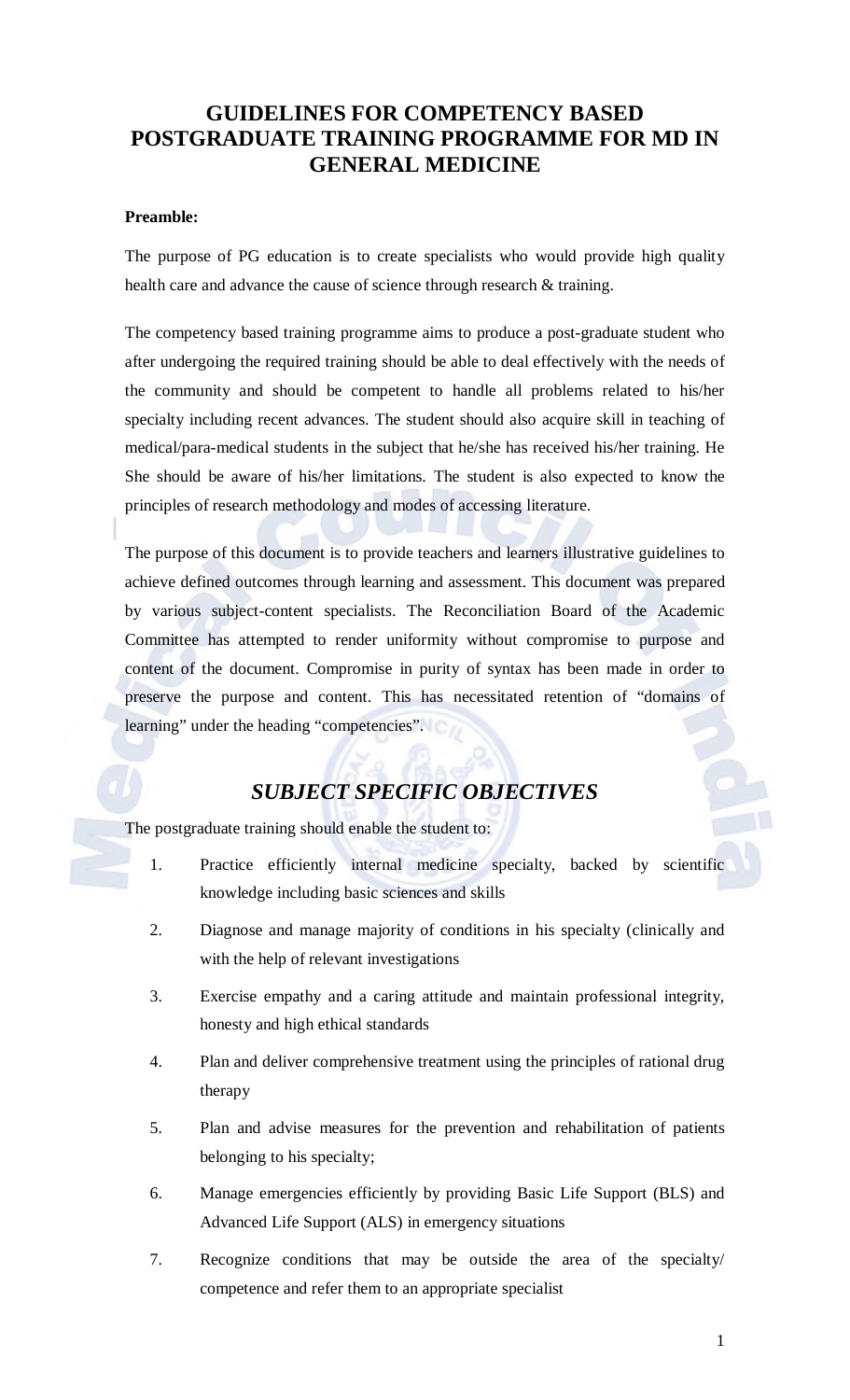- 8. Demonstrate skills in documentation of case details including epidemiological data
- 9. Play the assigned role in the implementation of National Health Programs
- 10. Demonstrate competence in basic concepts of research methodology and clinical epidemiology; and preventive aspects of various disease states
- 11. Be a motivated 'teacher' defined as one keen to share knowledge and skills with a colleague or a junior or any learner
- 12. Continue to evince keen interest in continuing education irrespective of whether he/she is in a teaching institution or is practicing and use appropriate learning resources
- 13. Be well versed with his medico-legal responsibilities
- 14. Undertake audit, use information technology tools and carry out research both basic and clinical, with the aim of publishing the work and presenting the work at scientific forums.
- 15. The student should be able to recognize the mental condition characterized by self absorption and reduced ability to respond to the outside world (e.g. Autism), abnormal functioning in social interaction with or without repetitive behaviour and/or poor communications, etc.

The intended outcome of a competency based program is a consultant specialist who can practice medicine at a defined level of competency in different practice settings. i.e. ambulatory (outpatient), inpatient, intensive care and emergency medicine.

No limit can be fixed and no fixed number of topics can be prescribed as course contents. The student is expected to know his subject in depth; however, emphasis should be on the diseases/health problems most prevalent in that area. Knowledge of recent advances and basic sciences as applicable to his/her specialty should get high priority. Competence in skills commensurate with the specialty (actual hands-on training) must be ensured.

# *SUBJECT SPECIFIC COMPETENCIES*

# **A. Cognitive domain**

**By the end of the course, the student should have acquired knowledge (cognitive domain), professionalism (affective domain) and skills (psychomotor domain) as given below:** 

# **Basic Sciences**

1. Basics of human anatomy as relevant to clinical practice e.g. surface anatomy of various viscera, neuro-anatomy, important structures/organs location in different anatomical locations in the body; common congenital anomalies.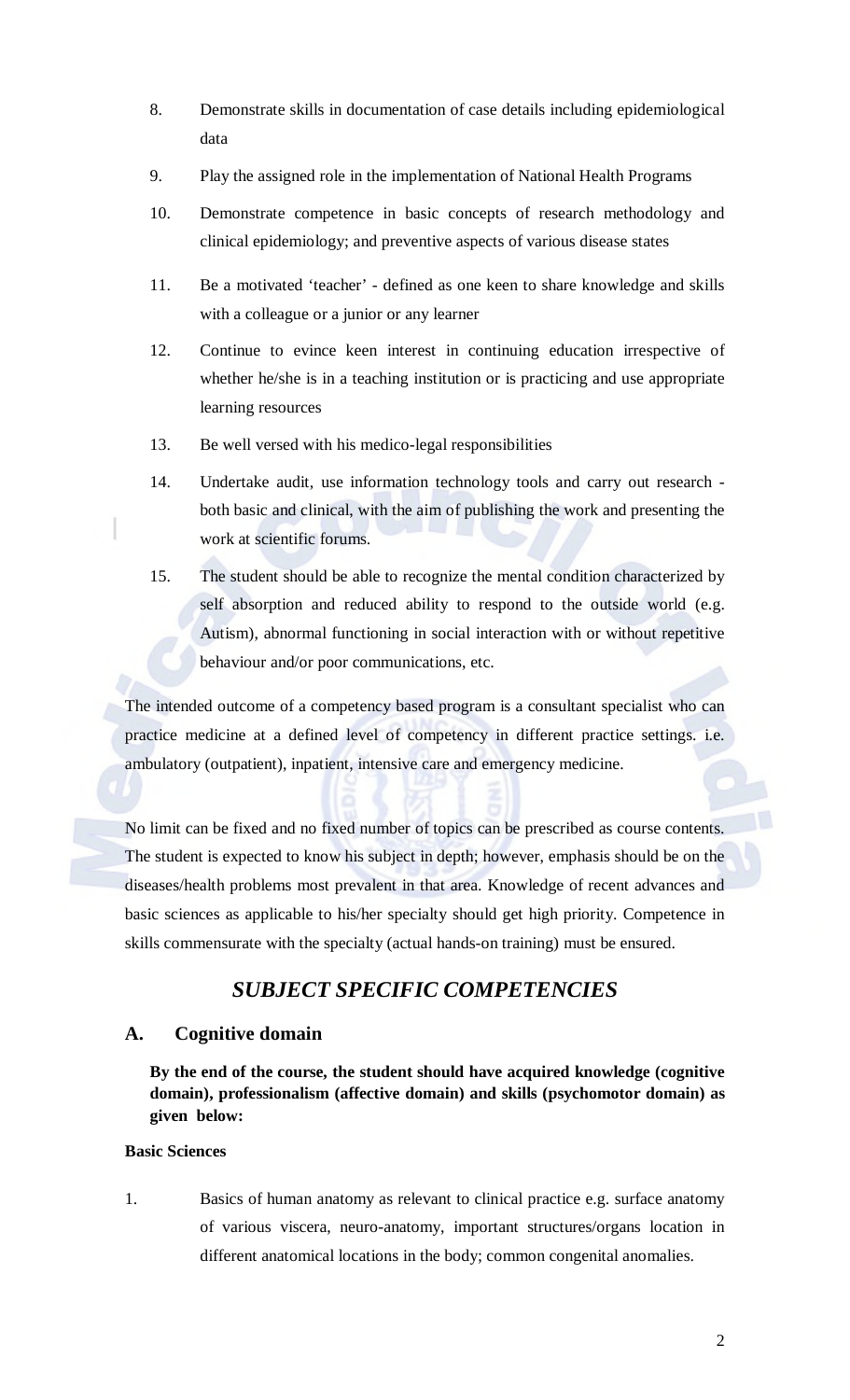- 2. Basic functioning of various organ-system, control of vital functions, pathophysiological alteration in diseased states, interpretation of symptoms and signs in relation to patho-physiology.
- 3. Common pathological changes in various organs associated with diseases and their correlation with clinical signs; understanding various pathogenic processes and possible therapeutic interventions possible at various levels to reverse or arrest the progress of diseases.
- 4. Knowledge about various microorganisms, their special characteristics important for their pathogenetic potential or of diagnostic help; important organisms associated with tropical diseases, their growth pattern/life-cycles, levels of therapeutic interventions possible in preventing and/or eradicating the organisms.
- 5. Knowledge about pharmacokinetics and pharmaco-dynamics of the drugs used for the management of common problems in a normal person and in patients with diseases kidneys/liver etc. which may need alteration in metabolism/excretion of the drugs; rational use of available drugs.
- 6. Knowledge about various poisons with specific reference to different geographical and clinical settings, diagnosis and management.
- 7. Research Methodology and Studies, epidemiology and basic Biostatistics.
- 8. National Health Programmes.
- 9. Biochemical basis of various diseases including fluid and electrolyte disorders; Acid base disorders etc.
- 10. Recent advances in relevant basic science subjects.

# **Systemic Medicine**

- 1. Preventive and environmental issues, including principles of preventive health care, immunization and occupational, environmental medicine and bioterrorism.
- 2. Aging and Geriatric Medicine including Biology, epidemiology and neuropsychiatric aspects of aging.
- 3. Clinical Pharmacology principles of drug therapy, biology of addiction and complementary and alternative medicine.
- 4. Genetics overview of the paradigm of genetic contribution to health and disease, principles of Human Genetics, single gene and chromosomal disorders and gene therapy.
- 5. Immunology The innate and adaptive immune systems, mechanisms of immune mediated cell injury and transplantation immunology.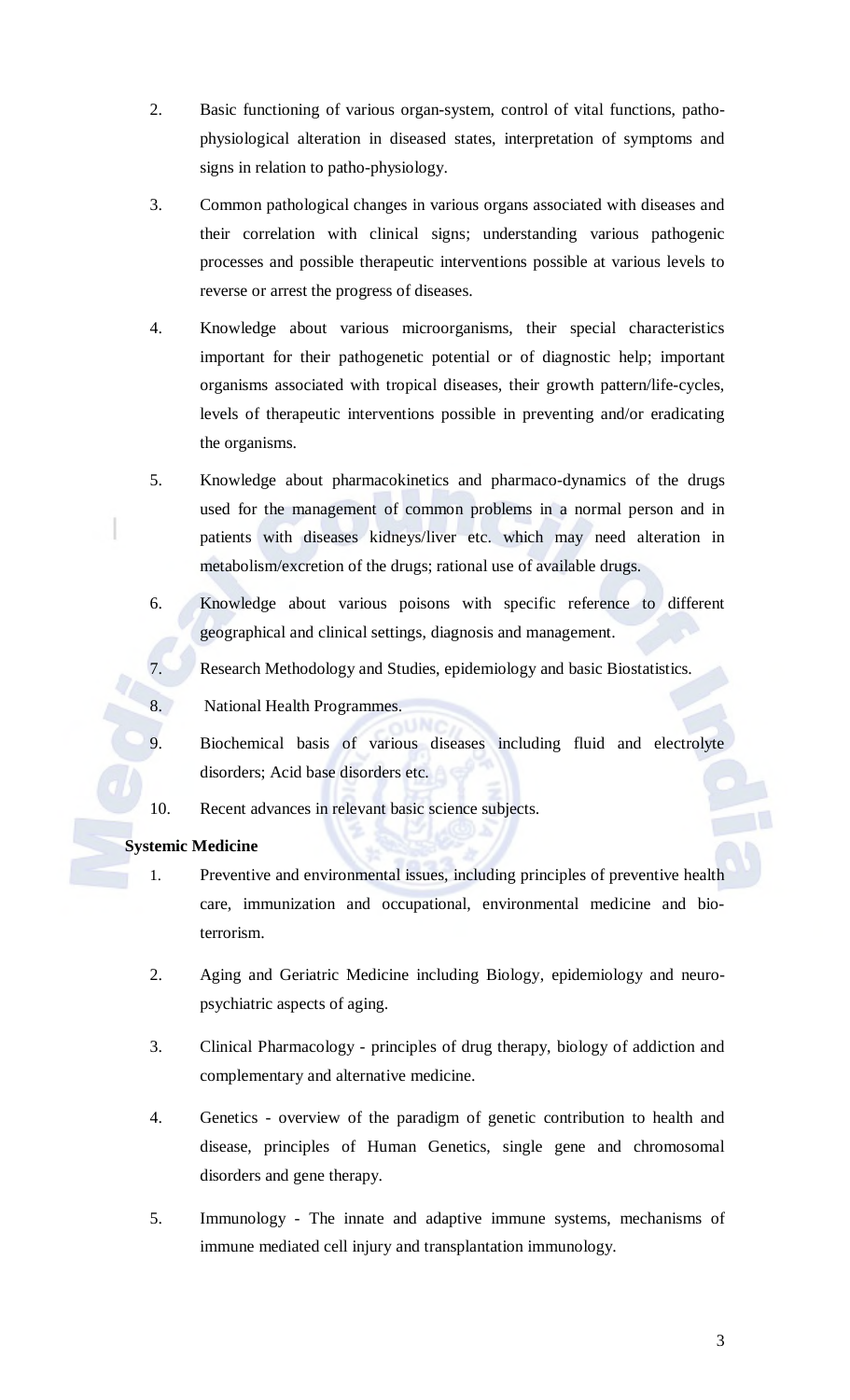- 6. Cardio-vascular diseases Approach to the patient with possible cardiovascular diseases, heart failure, arrhythmias, hypertension, coronary artery disease, valvular heart disease, infective endocarditis, diseases of the myocardium and pericardium and diseases of the aorta and peripheral vascular system.
- 7. Respiratory system approach to the patient with respiratory disease, disorders of ventilation, asthma, Congenital Obstructive Pulmonary Disease (COPD), Pneumonia, pulmonary embolism, cystic fibrosis, obstructive sleep apnoea syndrome and diseases of the chest wall, pleura and mediastinum.
- 8. Nephrology approach to the patient with renal diseases, acid-base disorders, acute kidney injury, chronic kidney disease, tubulo-interstitial diseases, nephrolithiasis, Diabetes and the kidney, obstructive uropathy and treatment of irreversible renal failure.
- 9. Gastro-intestinal diseases approach to the patient with gastrointestinal diseases, gastrointestinal endoscopy, motility disorders, diseases of the oesophagus, acid peptic disease, functional gastrointestinal disorders, diarrhea, irritable bowel syndrome, pancreatitis and diseases of the rectum and anus.
- 10. Diseases of the liver and gall bladder approach to the patient with liver disease, acute viral hepatitis, chronic hepatitis, alcoholic and non-alcoholic steatohepatitis, cirrhosis and its sequelae, hepatic failure and liver transplantation and diseases of the gall bladder and bile ducts.
	- 11. Haematologic diseases haematopoiesis, anaemias, leucopenia and leucocytosis, myelo-proliferative disorders, disorders of haemostasis and haemopoietic stem cell transplantation.
	- 12. Oncology epidemiology, biology and genetics of cancer, paraneoplastic syndromes and endocrine manifestations of tumours, leukemias and lymphomas, cancers of various organ systems and cancer chemotherapy.
	- 13. Metabolic diseases inborn errors of metabolism and disorders of metabolism.
	- 14. Nutritional diseases nutritional assessment, enteral and parenteral nutrition, obesity and eating disorders.
	- 15. Endocrine principles of endocrinology, diseases of various endocrine organs including diabetes mellitus.
	- 16. Rheumatic diseases approach to the patient with rheumatic diseases, osteoarthritis, rheumatoid arthritis, spondyloarthropathies, systemic lupus erythematosus (SLE), polymyalgia, rheumatic fibromyalgia and amyloidosis.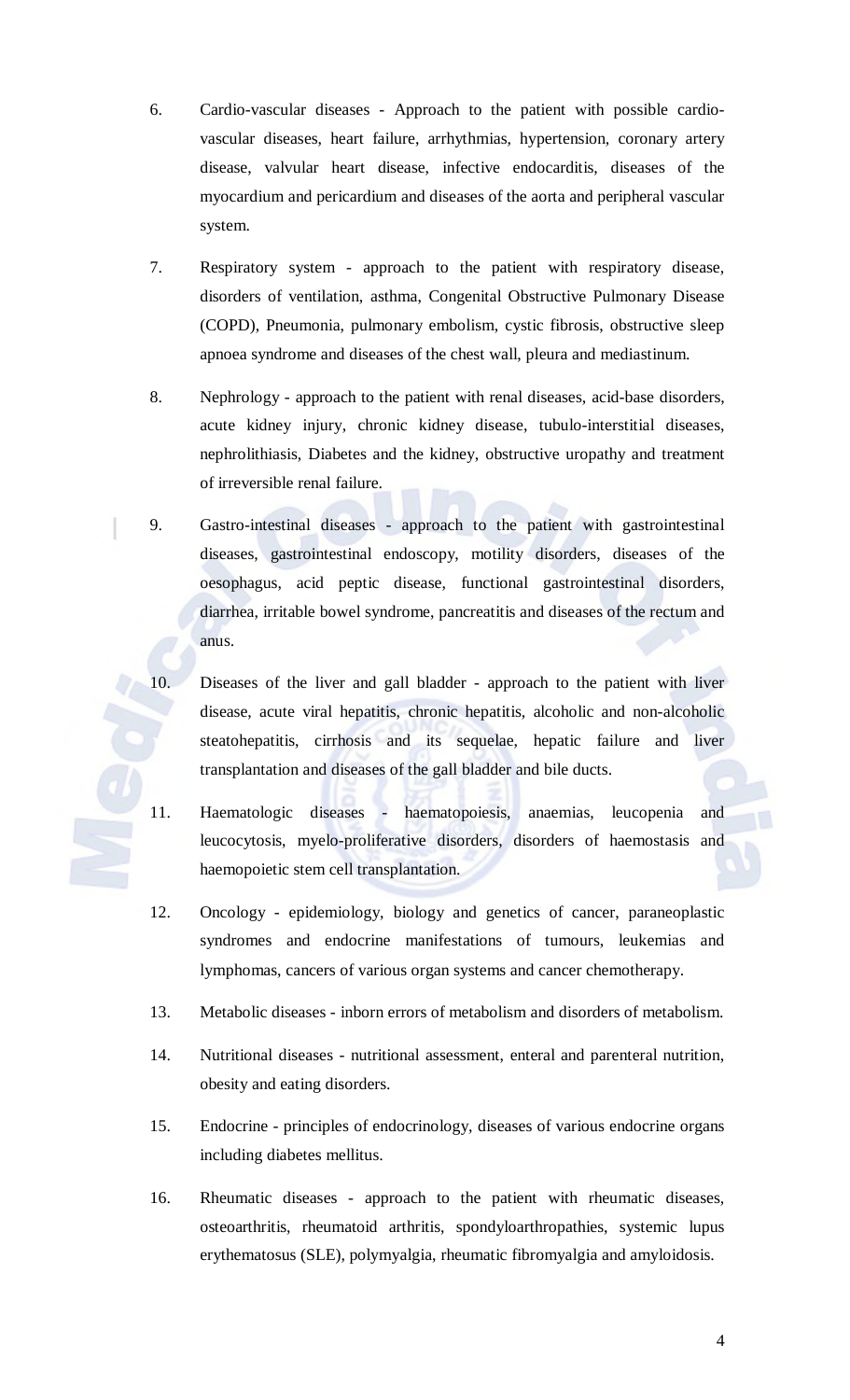- 17. Infectious diseases Basic consideration in Infectious Diseases, clinical syndromes, community acquired clinical syndromes. Nosocomial infections, Bacterial diseases - General consideration, diseases caused by gram - positive bacteria, diseases caused by gram - negative bacteria, miscellaneous bacterial infections, Mycobacterial diseases, Spirochetal diseases, Rickettsia, Mycoplasma and Chlamydia, viral diseases, DNA viruses, DNA and RNA respiratory viruses, RNA viruses, fungal infections, protozoal and helminthic infections .
- 18. Neurology approach to the patient with neurologic disease, headache, seizure disorders and epilepsy, coma, disorders of sleep, cerebrovascular diseases, Parkinson's disease and other movement disorders, motor neuron disease, meningitis and encephalitis, peripheral neuropathies, muscle diseases, diseases of neuromuscular transmission and autonomic disorders and their management.
- 19. The mental condition characterized by complete self absorption with reduced ability to communicate with the outside world (Autism), abnormal functioning in social interaction with or without repetitive behaviour and/or poor communication etc.
- 20. Dermatology Structure and functions of skin, infections of skin, papulosquamous and inflammatory skin rashes, photo-dermatology, erythroderma, cutaneous manifestations of systematic diseases, bullous diseases, drug induced rashes, disorders of hair and nails, principles of topical therapy.

# **B. Affective Domain:**

- 1. Should be able to function as a part of a team, develop an attitude of cooperation with colleagues, and interact with the patient and the clinician or other colleagues to provide the best possible diagnosis or opinion.
- 2. Always adopt ethical principles and maintain proper etiquette in dealings with patients, relatives and other health personnel and to respect the rights of the patient including the right to information and second opinion.
- 3. Develop communication skills to word reports and professional opinion as well as to interact with patients, relatives, peers and paramedical staff, and for effective teaching.

# **C. Psychomotor domain**

#### **Clinical Assessment Skills**

- $\Box$  Elicit a detailed clinical history
- $\Box$  Perform a thorough physical examination of all the systems

#### *Procedural skills*

Test dose administration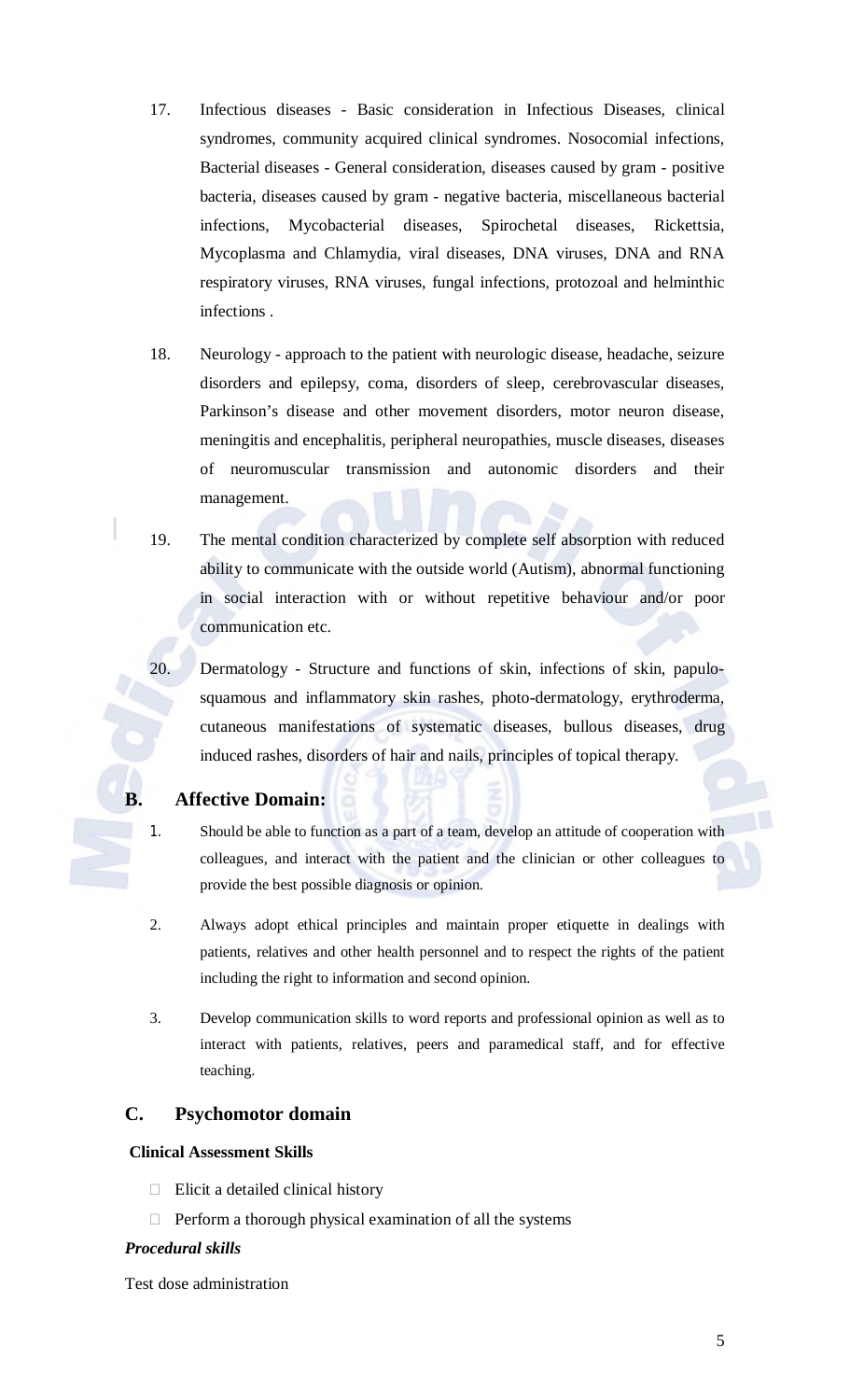- **Mantoux test**
- □ Sampling of fluid for culture
- IV- Infusions
- $\Box$  Intravenous injections
- $\Box$  Intravenous canulation
- □ ECG recording
- □ Pleural tap
- Lumbar puncture
- Cardiac TMT Holter Monitoring Echocardiogram Doppler studies
- □ Cardio Pulmonary Resuscitation (CPR)
- $\Box$  Central venous line insertion, CVP monitoring
- □ Blood and blood components matching and transfusions
- Arterial puncture for ABG
- $\Box$  Fine needle aspiration cytology (FNAC) from palpable lumps

 $OUNC$ 

- $\Box$  Bone marrow aspiration and biopsy
- Abdominal paracentesis diagnostic
- Aspiration of liver abscess
- **Pericardiocentesis**
- $\Box$  Joint fluid aspiration
- $\Box$  Liver biopsy
- $\Box$  Nerve/ muscle/ skin/ kidney/ pleural biopsy
- Ultrasound abdomen, echocardiography
- $\Box$  Upper GI endoscopy, procto-sigmoidoscopy

#### *Respiratory management*

- Nebulization
- $\Box$  Inhaler therapy
- $\Box$  Oxygen delivery

#### *Critically ill person*

- Monitoring a sick person
- Endotracheal intubation
- D CPR
- $\Box$  Using a defibrillator
- D Pulse oximetry
- □ Feeding tube/Ryle's tube, stomach wash

Naso-gastric intubation

 $\Box$  Urinary catheterization – male and female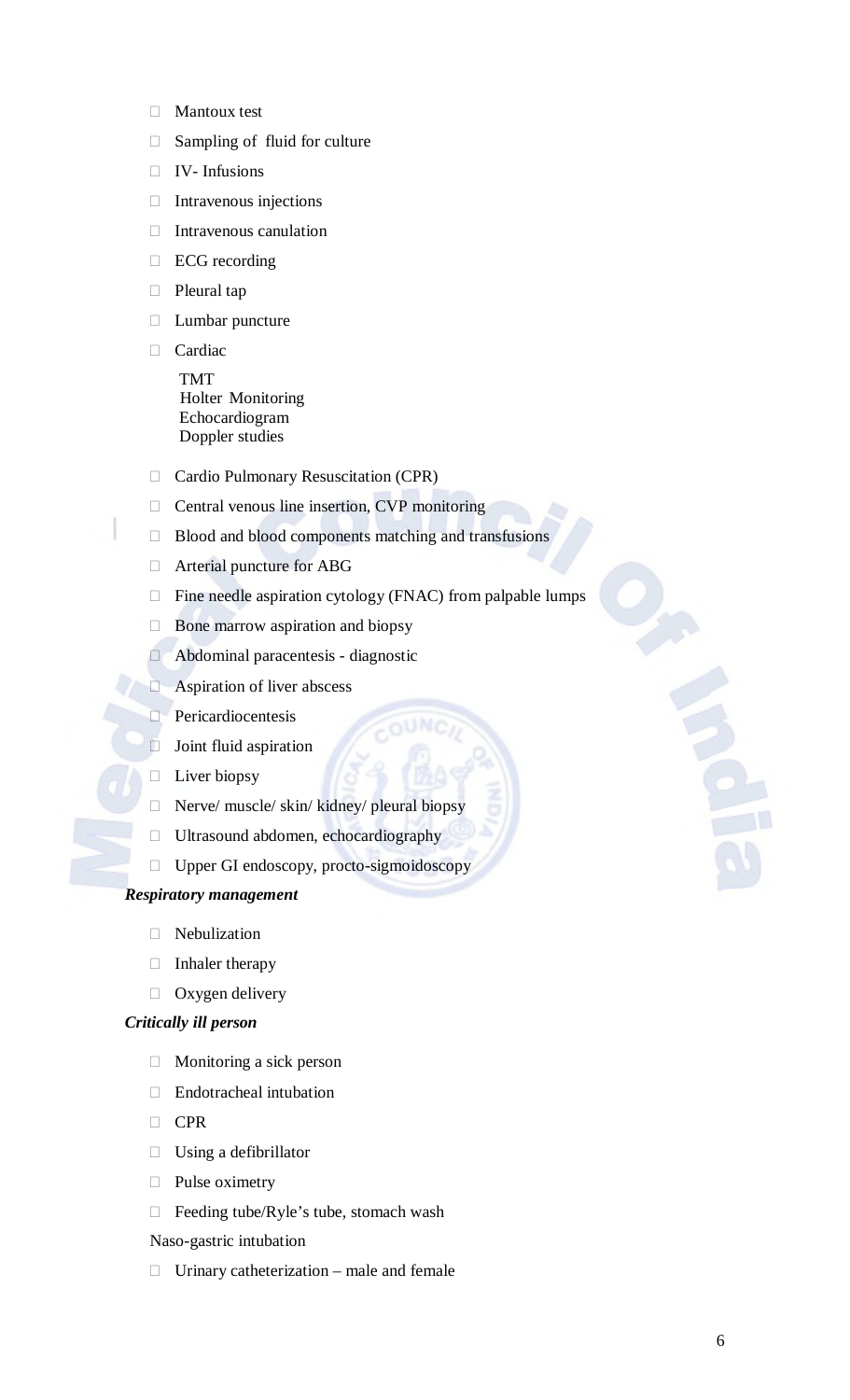- **Prognostication**
- Haemodialysis

## **Neurology- interpret**

- **Nerve Conduction studies**
- **EEG**
- Evolved Potential interpretation
- Certification of Brain death
- $\Box$  Intercostal tube placement with underwater seal Thoracocentesis
- Sedation
- Analgesia

#### *Laboratory-Diagnostic Abilities*

- $\Box$  Urine protein, sugar, microscopy
- Peripheral blood smear
- Malarial smear
- Ziehl Nielson smear-sputum, gastric aspirate
- Gram's stain smear-CSF, pus
- □ Stool pH, occult blood, microscopy
- **EXOH** smear
- Cell count CSF, pleural, peritoneal, any serous fluid

## **Observes the procedure**

- □ Subdural, ventricular tap
- $\Box$  Joint Aspiration Injection
- *Endoscopic Retrograde Cholangio- Pancreatography (ERCP)*
- $\Box$  Peritoneal dialysis

# *Interpretation Skills*

Clinical data (history and examination findings), formulating a differential diagnosis in order of priority, using principles of clinical decision making, plan investigative work-up, keeping in mind the cost-effective approach i.e. problem solving and clinical decisionmaking.

- $\Box$  Blood, urine, CSF and fluid investigations hematology, biochemistry
- $\Box$  X-ray chest, abdomen, bone and joints
- **DECG**
- Treadmill testing
- ABG analysis
- **Ultrasonography**
- CT scan chest and abdomen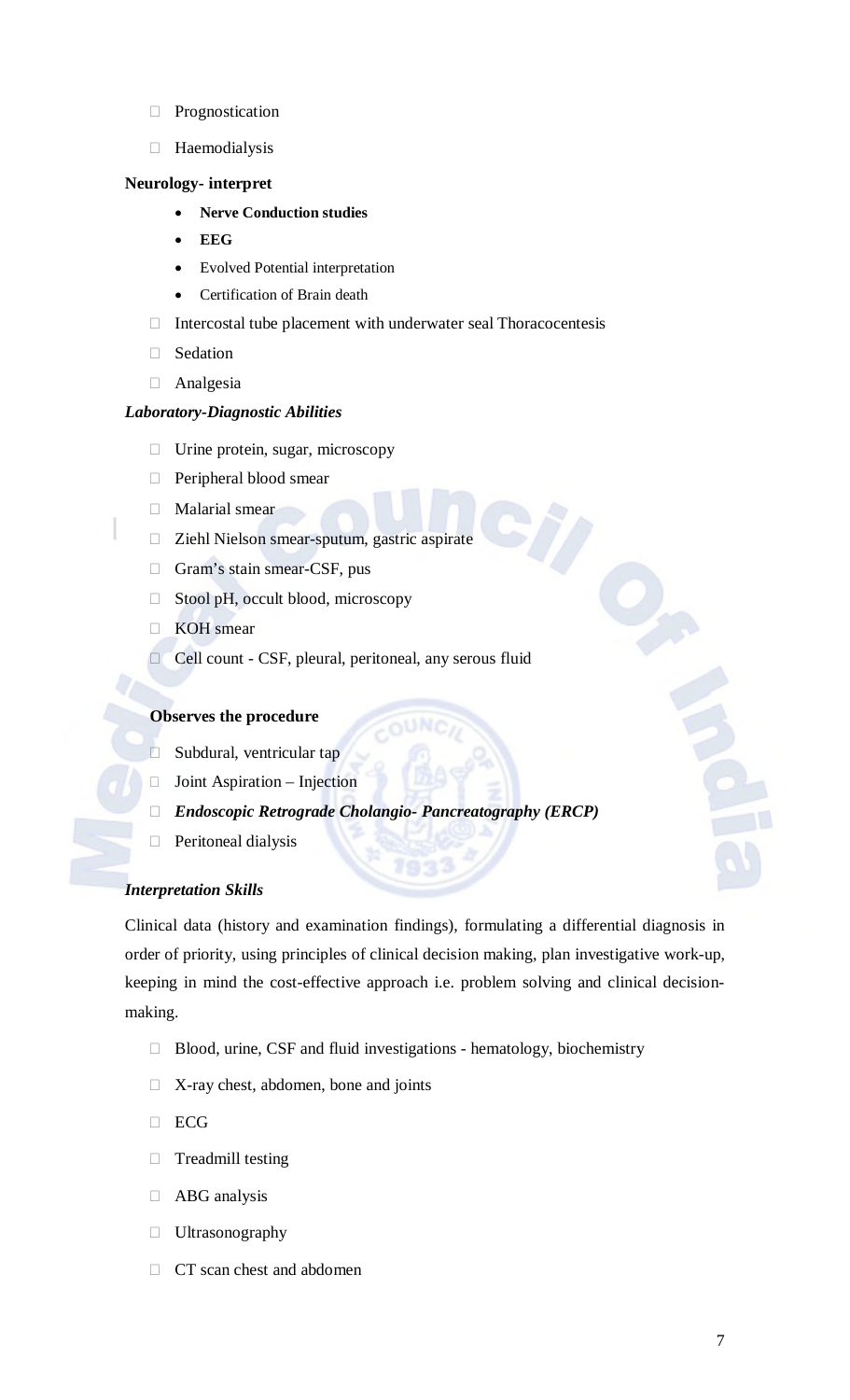- $\Box$  CT scan head and spine
- **D** MRI
- □ Barium studies
- IVP, VUR studies
- D Pulmonary function tests
- Immunological investigations
- Echocardiographic studies

#### *Interpretation under supervision*

Hemodynamic monitoring

- $\Box$  Nuclear isotope scanning
- MRI spectroscopy/SPECT
- $\Box$  Ultrasound guided aspiration and biopsies

#### *Communication skills*

- $\Box$  While eliciting clinical history and performing physical examination
- □ Communicating health, and disease
- Communicating about a seriously ill or mentally abnormal
- $\Box$  Communicating death
- Informed consent
- $\Box$  Empathy with patient and family members
- $\Box$  Referral letters, and replies
- Discharge summaries
- $\Box$  Death certificates
- Pre-test counseling for HIV
- Post-test counseling for HIV
- Pedagogy -teaching students, other health functionaries-lectures, bedside clinics, discussions
- $\Box$  Health education prevention of common medical problems, promoting healthy life-style, immunization, periodic health screening, counseling skills in risk factors for common malignancies, cardiovascular disease, AIDS
- Dietary counseling in health and disease
- $\Box$  Case presentation skills including recording case history/examination, preparing follow-up notes, preparing referral notes, oral presentation of new cases/follow-up cases
- $\Box$  Co-coordinating care team work (with house staff, nurses, faculty etc.)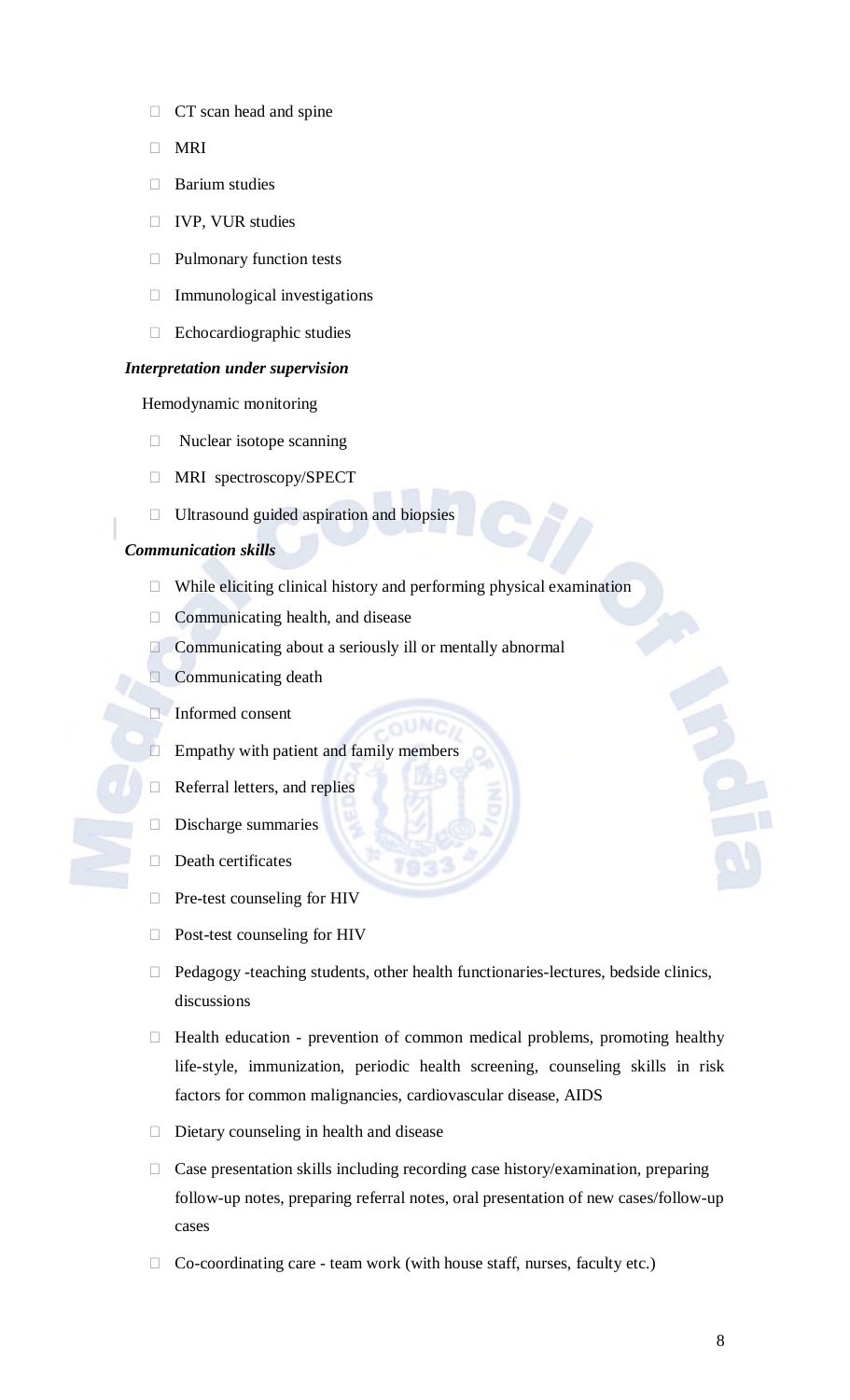- $\Box$  Linking patients with community resources
- **Providing referral**
- $\Box$  Genetic counseling

#### *Others*

- *Demonstrating* 
	- professionalism
	- ethical behavior (humane and professional care to patients)
- *Utilization of information technology* 
	- Medline search, Internet access, computer usage
- *Research methodology* 
	- designing a study
	- interpretation and presentation of scientific data
- *Self-directed learning* 
	- identifying key information sources
	- literature searches
	- information management
- *Therapeutic decision-making* 
	- managing multiple problems simultaneously
	- assessing risks, benefits and costs of treatment options
	- involving patients in decision-making
	- selecting specific drugs within classes
	- Rational use of drugs

# *Syllabus*

#### **Course contents:**

#### **Basic Sciences**

- 1. Basics of human anatomy as relevant to clinical practice
	- surface anatomy of various viscera
	- neuro-anatomy
	- important structures/organs location in different anatomical locations in the body
	- common congenital anomalies
- 2. Basic functioning of various organ-system, control of vital functions, pathophysiological alteration in diseased states, interpretation of symptoms and signs in relation to patho-physiology.
- 3. Common pathological changes in various organs associated with diseases and their correlation with clinical signs; understanding various pathogenic processes and possible therapeutic interventions possible at various levels to reverse or arrest the progress of diseases.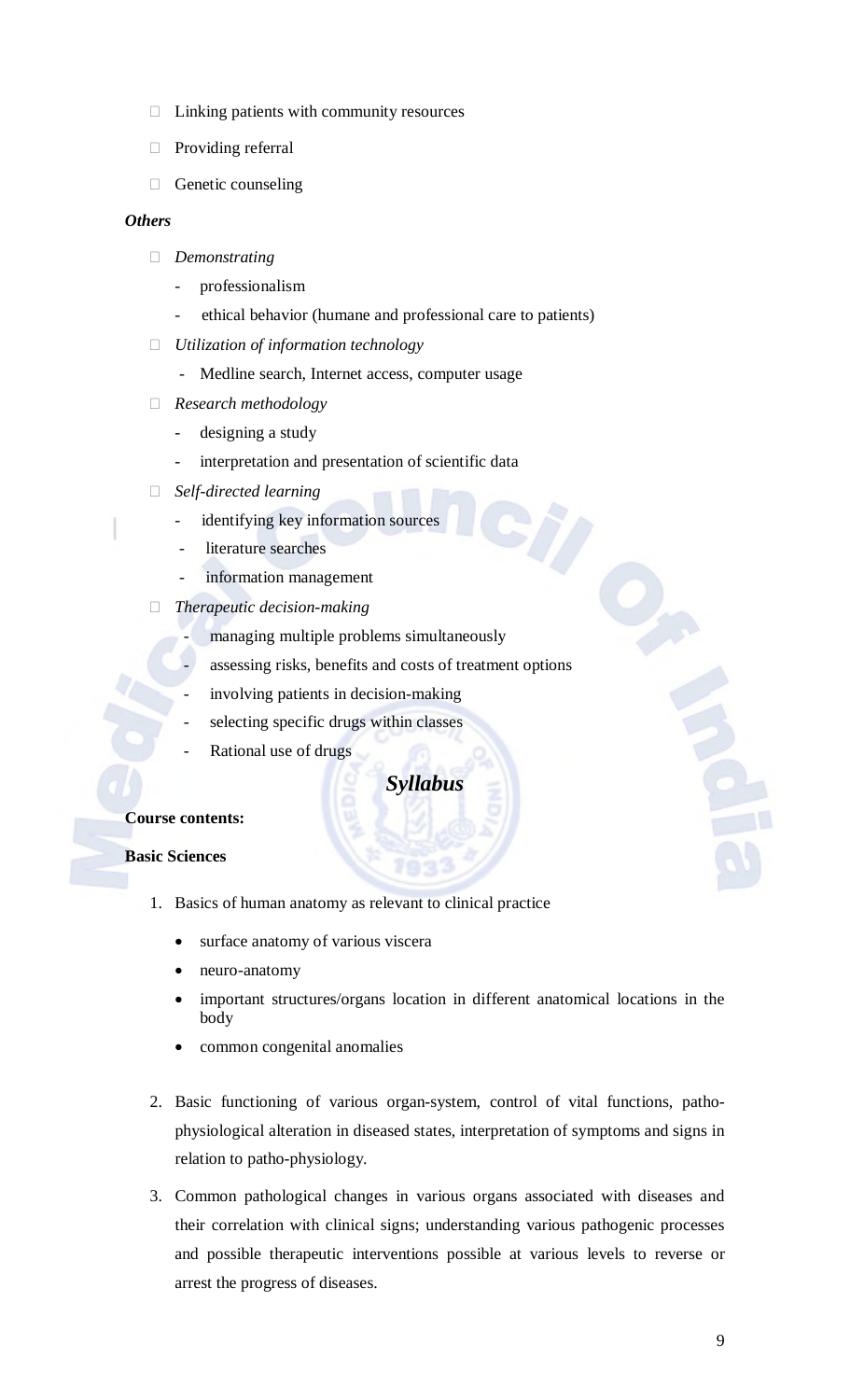- 4. Knowledge about various microorganisms, their special characteristics important for their pathogenetic potential or of diagnostic help; important organisms associated with tropical diseases, their growth pattern/life-cycles, levels of therapeutic interventions possible in preventing and/or eradicating the organisms.
- 5. Knowledge about pharmacokinetics and pharmaco-dynamics of the drugs used for the management of common problems in a normal person and in patients with diseases kidneys/liver etc. which may need alteration in metabolism/excretion of the drugs; rational use of available drugs.
- 6. Knowledge about various poisons with specific reference to different geographical and clinical settings, diagnosis and management.
- 7. Research Methodology and Studies, epidemiology and basic Biostatistics.
- 8. National Health Programmes.
- 9. Biochemical basis of various diseases including fluid and electrolyte disorders; Acid base disorders etc.
- 10. Recent advances in relevant basic science subjects.

## **Systemic Medicine**

- 11. Preventive and environmental issues, including principles of preventive health care, immunization and occupational, environmental medicine and bio-terrorism.
- 12. Aging and Geriatric Medicine:
	- Biology
	- epidemiology
	- neuro-psychiatric aspects of aging

# 13. Clinical Pharmacology:

- principles of drug therapy
- biology of addiction
- complementary and alternative medicine

# 14. Genetics:

- overview of the paradigm of genetic contribution to health and disease
- principles of Human Genetics
- single gene and chromosomal disorders
- gene therapy

# 15. Immunology:

- innate and adaptive immune systems
- mechanisms of immune mediated cell injury
- transplantation immunology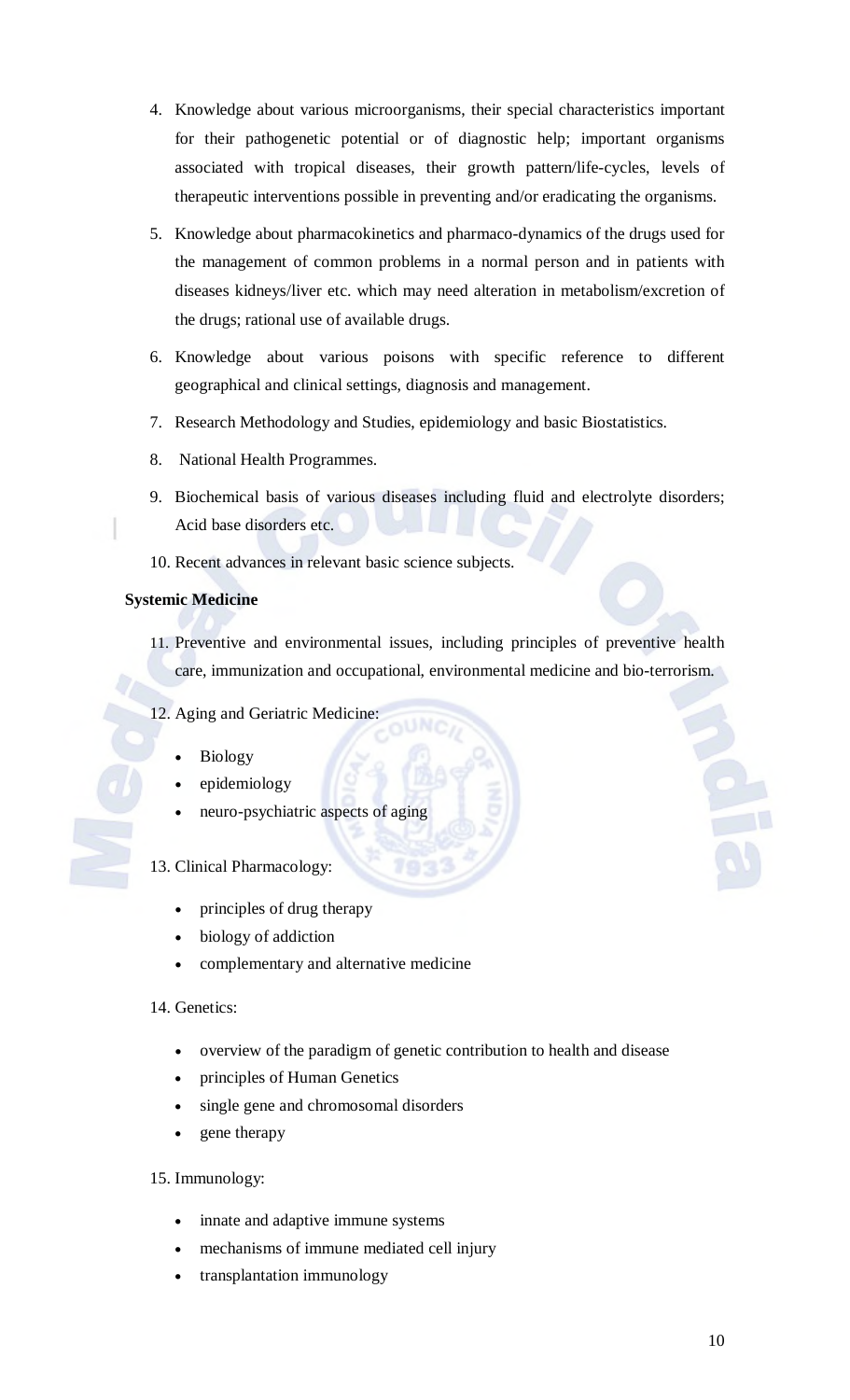#### 16. Cardio-vascular diseases:

- Approach to the patient with possible cardio-vascular diseases
- heart failure
- arrhythmias
- hypertension
- coronary artery disease
- valvular heart disease
- infective endocarditis
- diseases of the myocardium and pericardium
- diseases of the aorta and peripheral vascular system

#### 17. Respiratory system:

- approach to the patient with respiratory disease
- disorders of ventilation
- asthma
- Congenital Obstructive Pulmonary Disease (COPD)
- Pneumonia
- pulmonary embolism
- cystic fibrosis
- obstructive sleep apnoea syndrome and diseases of the chest wall, pleura and mediastinum

# 18. Nephrology:

- approach to the patient with renal diseases
- acid-base disorders
- acute kidney injury
- chronic kidney disease
- tubulo-interstitial diseases
- nephrolithiasis
- Diabetes and the kidney
- obstructive uropathy and treatment of irreversible renal failure

#### 19. Gastro-intestinal diseases:

- approach to the patient with gastrointestinal diseases
- gastrointestinal endoscopy
- motility disorders
- diseases of the oesophagus
- acid peptic disease
- functional gastrointestinal disorders
- diarrhea
- irritable bowel syndrome
- pancreatitis and diseases of the rectum and anus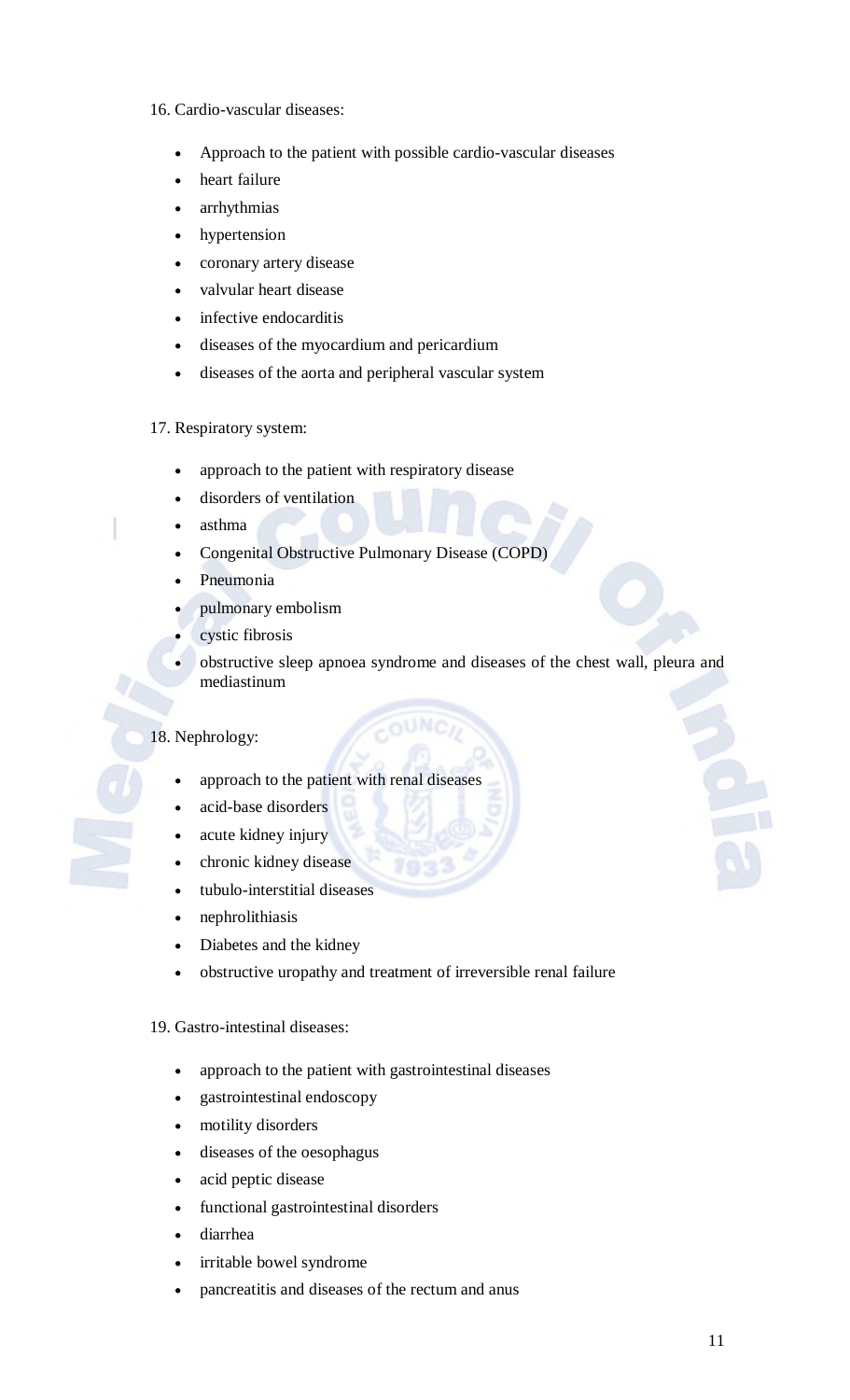## 20. Diseases of the liver and gall bladder:

- approach to the patient with liver disease
- acute viral hepatitis
- chronic hepatitis
- alcoholic and non-alcoholic steatohepatitis
- cirrhosis and its sequelae
- hepatic failure and liver transplantation
- diseases of the gall bladder and bile ducts

## 21. Haematologic diseases:

- Haematopoiesis
- Anaemias
- leucopenia and leucocytosis
- myelo-proliferative disorders
- disorders of haemostasis and haemopoietic stem cell transplantation

# 22. Oncology:

- Epidemiology
- biology and genetics of cancer
- paraneoplastic syndromes and endocrine manifestations of tumours
- leukemias and lymphomas
- cancers of various organ systems and cancer chemotherapy
- 23. Metabolic diseases inborn errors of metabolism and disorders of metabolism.
- 24. Nutritional diseases nutritional assessment, enteral and parenteral nutrition, obesity and eating disorders.
- 25. Endocrine principles of endocrinology, diseases of various endocrine organs including diabetes mellitus.

#### 26. Rheumatic diseases:

- approach to the patient with rheumatic diseases
- osteoarthritis
- rheumatoid arthritis
- spondyloarthropathies
- systemic lupus erythematosus (SLE)
- polymyalgia
- rheumatic fibromyalgia and amyloidosis

#### 27. Infectious diseases:

Basic consideration in Infectious Diseases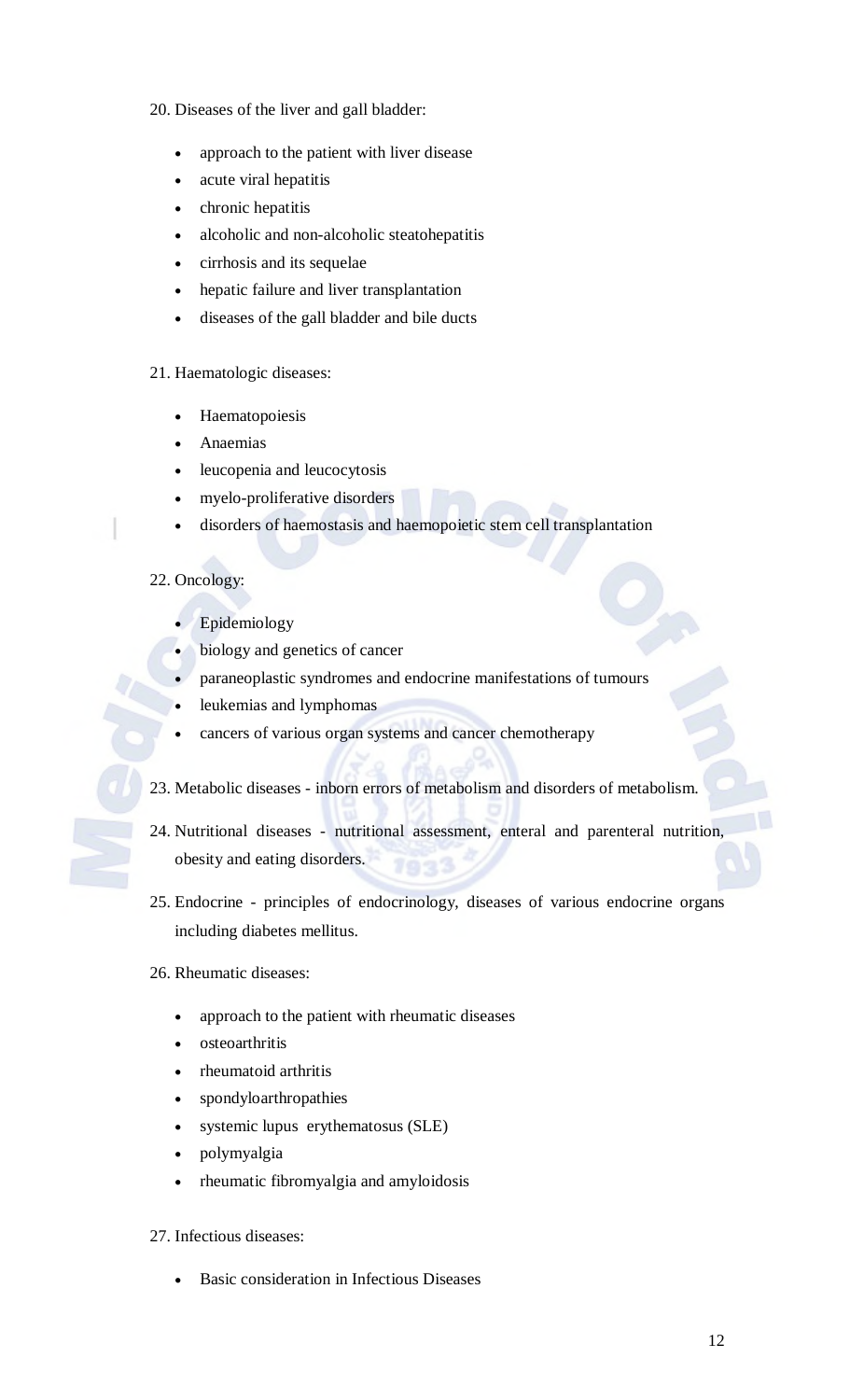- clinical syndromes
- community acquired clinical syndromes
- Nosocomial infections
- Bacterial diseases General consideration, diseases caused by gram positive bacteria, diseases caused by gram - negative bacteria
	- o miscellaneous bacterial infections
	- o Mycobacterial diseases
	- o Spirochetal diseases
	- o Rickettsia
	- o Mycoplasma and Chlamydia
	- o viral diseases
	- o DNA viruses
	- o DNA and RNA respiratory viruses
	- o RNA viruses
- fungal infections, protozoal and helminthic infections .
- 28. Neurology approach to the patient with neurologic disease, headache, seizure disorders and epilepsy, coma, disorders of sleep, cerebrovascular diseases, Parkinson's disease and other movement disorders, motor neuron disease, meningitis and encephalitis, peripheral neuropathies, muscle diseases, diseases of neuromuscular transmission and autonomic disorders and their management.
- 29. The mental condition characterized by complete self absorption with reduced ability to communicate with the outside world (Autism), abnormal functioning in social interaction with or without repetitive behaviour and/or poor communication etc.

30. Dermatology:

- Structure and functions of skin
- infections of skin
- papulo-squamous and inflammatory skin rashes
- photo-dermatology
- erythroderma
- cutaneous manifestations of systematic diseases
- bullous diseases
- drug induced rashes
- disorders of hair and nails
- principles of topical therapy

# *TEACHING AND LEARNING METHODS*

Didactic lectures are of least importance; seminars, journal clubs, symposia, reviews, and guest lectures should get priority for acquiring theoretical knowledge. Bedside teaching, grand rounds, interactive group discussions and clinical demonstrations should be the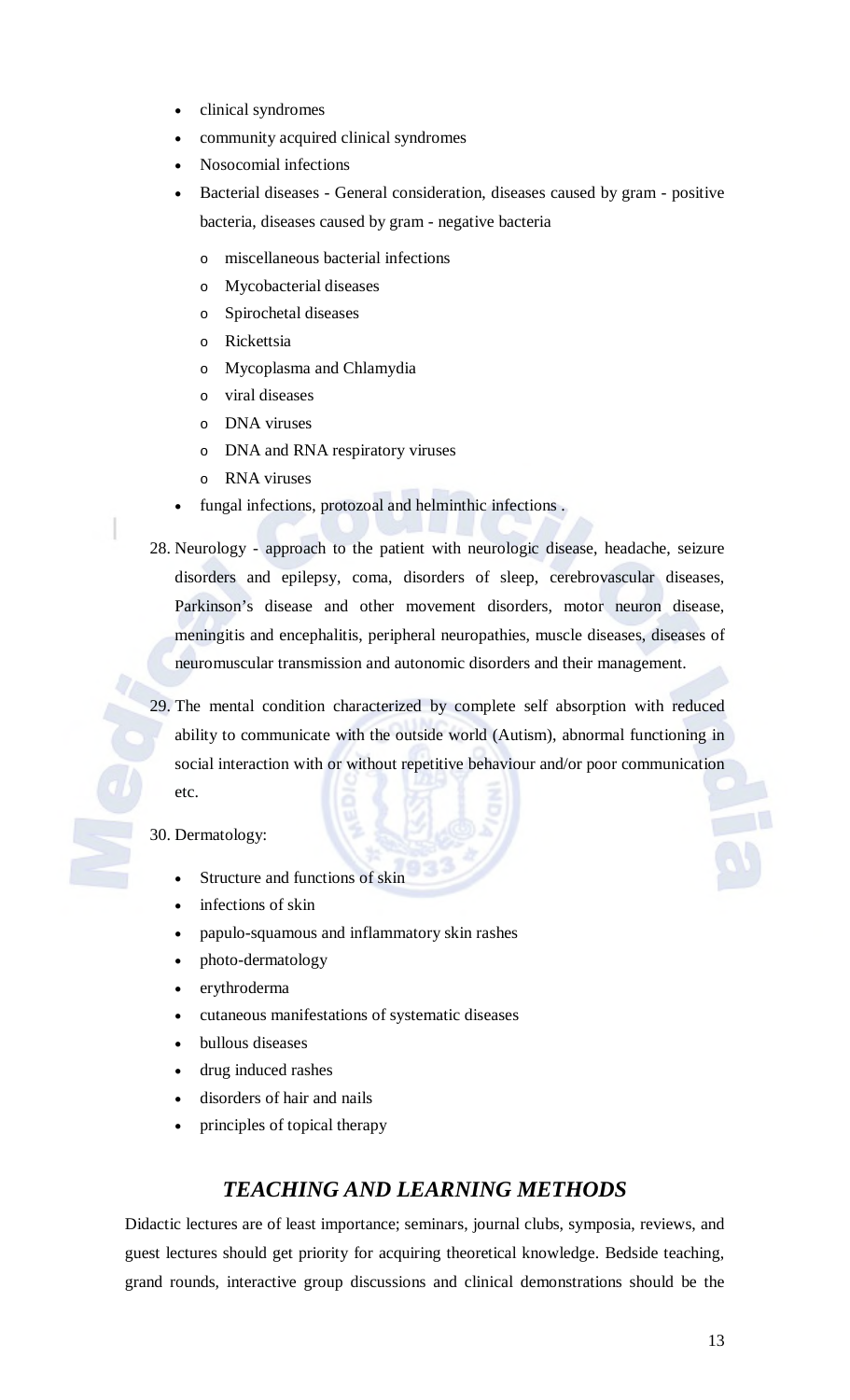hallmark of clinical/practical learning. Students should have hands-on training in performing various procedures and ability to interpret results of various tests/investigations. Exposure to newer specialized diagnostic/therapeutic procedures should be given.

Importance should be attached to ward rounds especially in conjunction with emergency admissions. Supervision of work in outpatient department should cover the whole range of work in the unit. It is particularly necessary to attend sub-specialty and symptom specific clinics. The development of independent skills is an important facet of postgraduate training. Joint meetings with physician colleagues, e.g. radiologists and pathologists play a valuable part in training.

The training techniques and approach should be based on principles of adult learning. It should provide opportunities initially for practicing skills in controlled or simulated situations. Repetitions would be necessary to become competent or proficient in a particular skill. The more realistic the learning situation, the more effective will be the learning. Clinical training should include measures for assessing competence in skills being taught and providing feedback on progress towards a satisfactory standard of performance. Time must be available for academic work and audit.

The following is a rough guideline to various teaching/learning activities that may be employed:

- Intradepartmental and interdepartmental conferences related to case discussions.
- Ward rounds along with emergency admissions.
- Attendance at sub-specialty and symptom specific clinics
- external rotation postings in departments like cardiology, neurology and other subspecialties
- Skills training
- Conferences, Seminars, Continuing Medical Education (CME) Programmes.
- Journal Club
- Research Presentation and review of research work.
- A postgraduate student of a postgraduate degree course in broad specialities/super specialities would be required to present one poster presentation, to read one paper at a national/state conference and to present one research paper which should be published/accepted for publication/sent for publication during the period of his postgraduate studies so as to make him eligible to appear at the postgraduate degree examination.
- Participation in workshops, conferences and presentation of papers etc.
- Maintenance of records. **Log books** should be maintained to record the work done which shall be checked and assessed periodically by the faculty members imparting the training.
- Postgraduate students shall be required to participate in the teaching and training programme of undergraduate students and interns.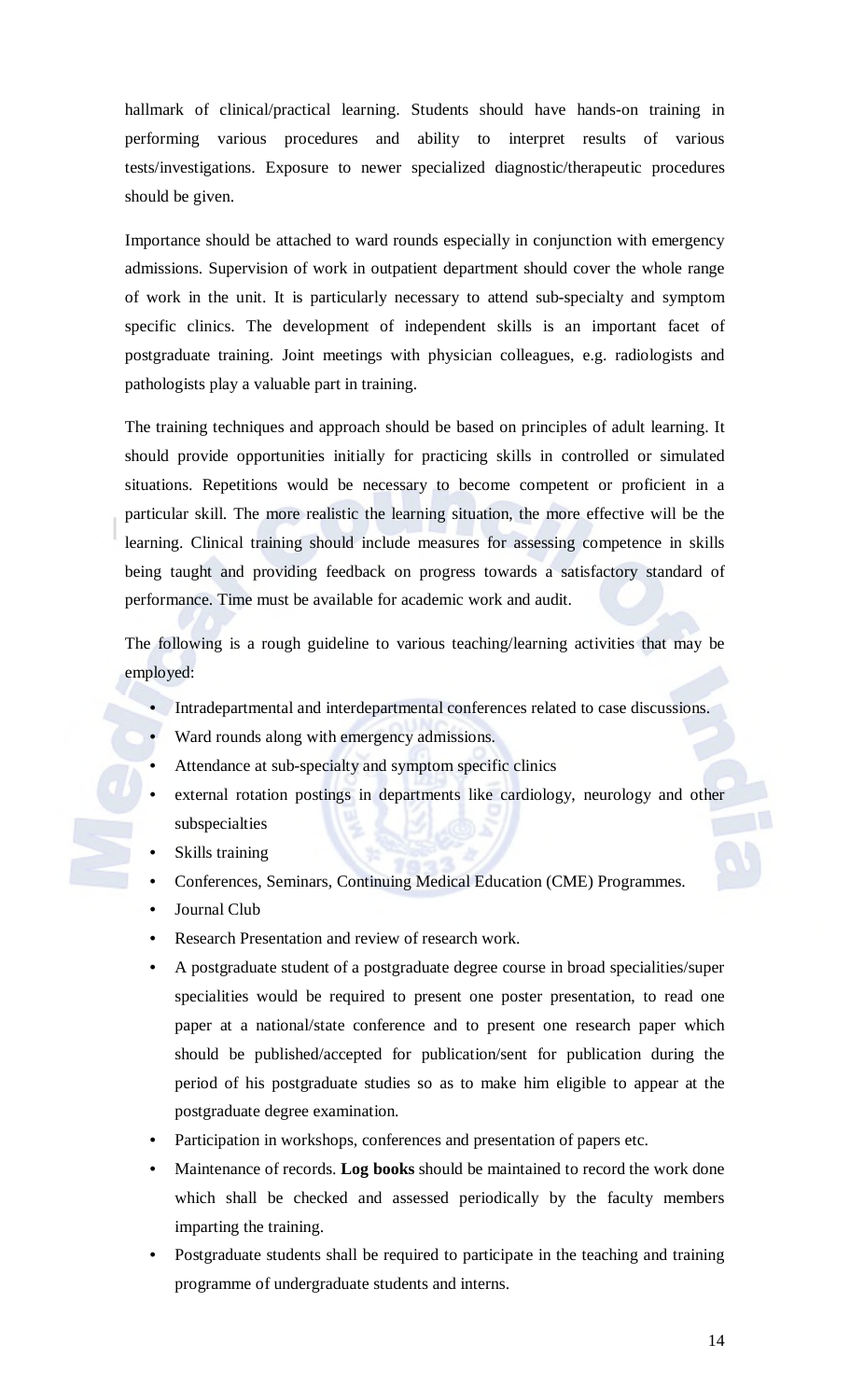• Department should encourage e-learning activities.

| <b>Time Period</b>                   | <b>Description/Levels</b> | <b>Content</b>                                                                                 | <b>Responsibilities</b>                                                                                                                                                                              |  |  |
|--------------------------------------|---------------------------|------------------------------------------------------------------------------------------------|------------------------------------------------------------------------------------------------------------------------------------------------------------------------------------------------------|--|--|
| I <sup>st</sup> Month<br>Orientation |                           | Basic cognitive<br>skills                                                                      | - Combined duties<br>- Supervised procedures                                                                                                                                                         |  |  |
| I year                               | <b>Beginners</b>          | Procedural abilities<br>OPD & ward work                                                        | - History sheet writing<br>- Clinical abilities,<br>- Procedural abilities (PA,<br>$PI)$ <sup>*</sup> ,<br>- Laboratory-diagnostic<br>(All PI)<br>- Communication skills<br>O, A, PA<br>- BLS & ACLS |  |  |
| II <sup>nd</sup> Year                | Intermediate              | Intermediate degree<br>of cognitive abilities<br>Specialised<br>procedural skills<br>Emergency | - Independent duties<br>- All procedures<br>- Respiratory management<br>abilities (All PI)<br>- Communication skills<br>(PA, PI)<br>- Writing thesis<br>- Teaching UGs                               |  |  |
| III <sup>rd</sup> year               |                           | Special skills<br>Intensive critical<br>care                                                   | - Advanced levels of<br>independent duties,<br>- casualty calls,<br>- ICU, NICU,<br>- UG teaching                                                                                                    |  |  |

 Specialized skills include exchange transfusions, intercostals drainage, peritoneal dialysis, defibrillation/ cardioversion etc.

Levels of necessary cognitive skills are best illustrated by the following:

- **Basic:** history taking, diagnosis/differential diagnosis, points for and against each diagnosis
- *Intermediate:* detailed discussion on differential diagnoses, analysis and detailed interpretation of clinical and laboratory data;

*Advanced:* analysis of clinical information and synthesis of reasonable concepts including research ideas.

**During the training programme, patient safety is of paramount importance; therefore, skills are to be learnt initially on the models, later to be performed under supervision followed by performing independently; for this purpose, provision of skills laboratories in the medical colleges is mandatory.** 

# *ASSESSMENT*

**FORMATIVE ASSESSMENT, during the training programme**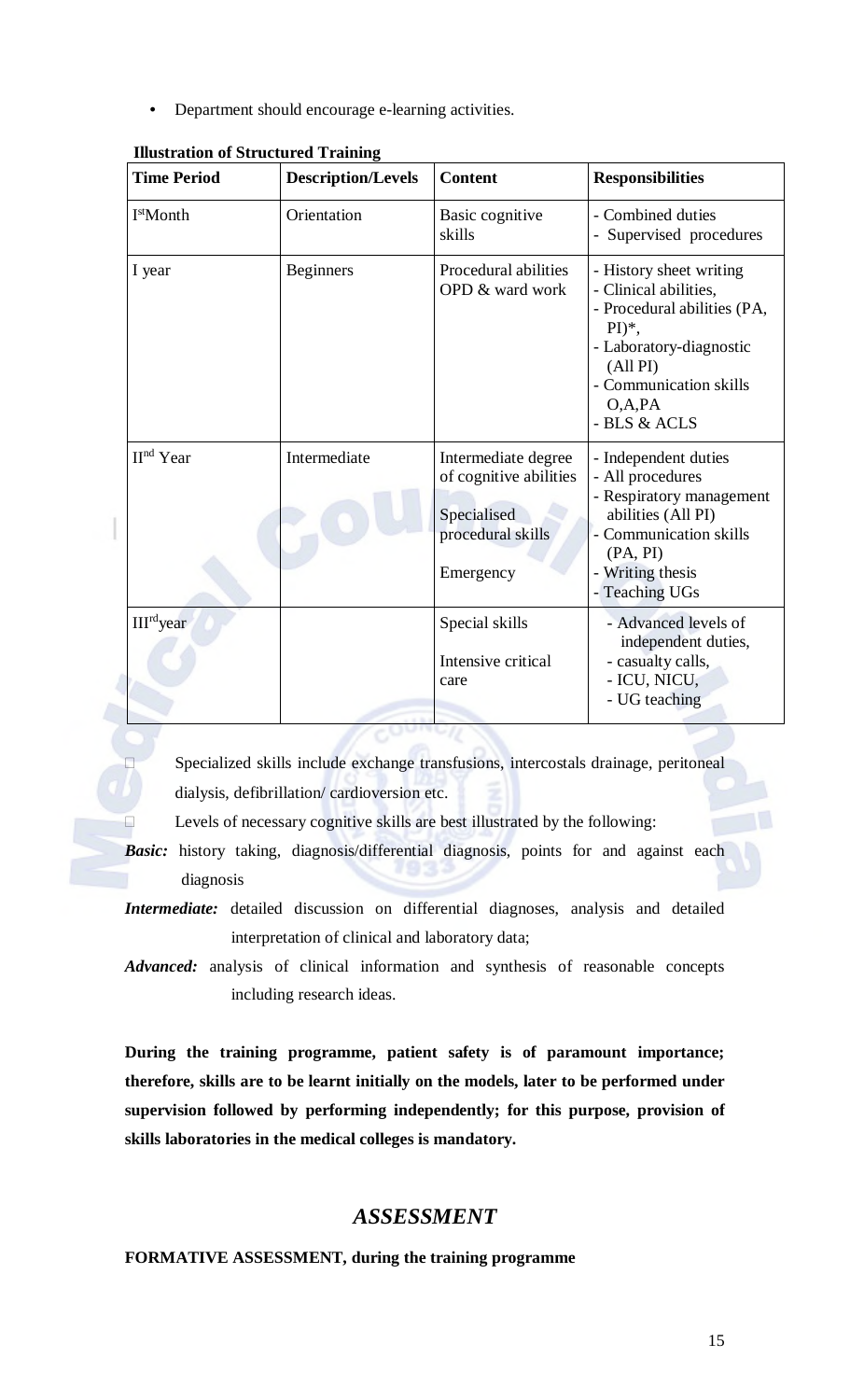**Formative assessment should be continual and should assess medical knowledge, patient care, procedural & academic skills, interpersonal skills, professionalism, self directed learning and ability to practice in the system.**

#### **General Principles**

Internal Assessment should be frequent, cover all domains of learning and used to provide feedback to improve learning; it should also cover professionalism and communication skills. The Internal Assessment should be conducted in theory and practical/clinical examination.

#### **Quarterly assessment during the MD training should be based on:**

- **1. Journal based / recent advances learning**
- **2. Patient based /Laboratory or Skill based learning**
- **3. Self directed learning and teaching**
- **4. Departmental and interdepartmental learning activity**
- **5. External and Outreach Activities / CMEs**

**The student to be assessed periodically as per categories listed in postgraduate student appraisal form (Annexure I).** 

#### **SUMMATIVE ASSESSMENT, namely, assessment at the end of training**

The summative examination would be carried out as per the Rules given in POSTGRADUATE MEDICAL EDUCATION REGULATIONS, 2000.

#### **The Post graduate examination shall be in three parts:**

#### **1. Thesis**

Every post graduate student shall carry out work on an assigned research project under the guidance of a recognised Post Graduate Teacher, the result of which shall be written up and submitted in the form of a Thesis. Work for writing the Thesis is aimed at contributing to the development of a spirit of enquiry, besides exposing the post graduate student to the techniques of research, critical analysis, acquaintance with the latest advances in medical science and the manner of identifying and consulting available literature.

Thesis shall be submitted at least six months before the Theory and Clinical / Practical examination. The thesis shall be examined by a minimum of three examiners; one internal and two external examiners, who shall not be the examiners for Theory and Clinical examination. A post graduate student shall be allowed to appear for the Theory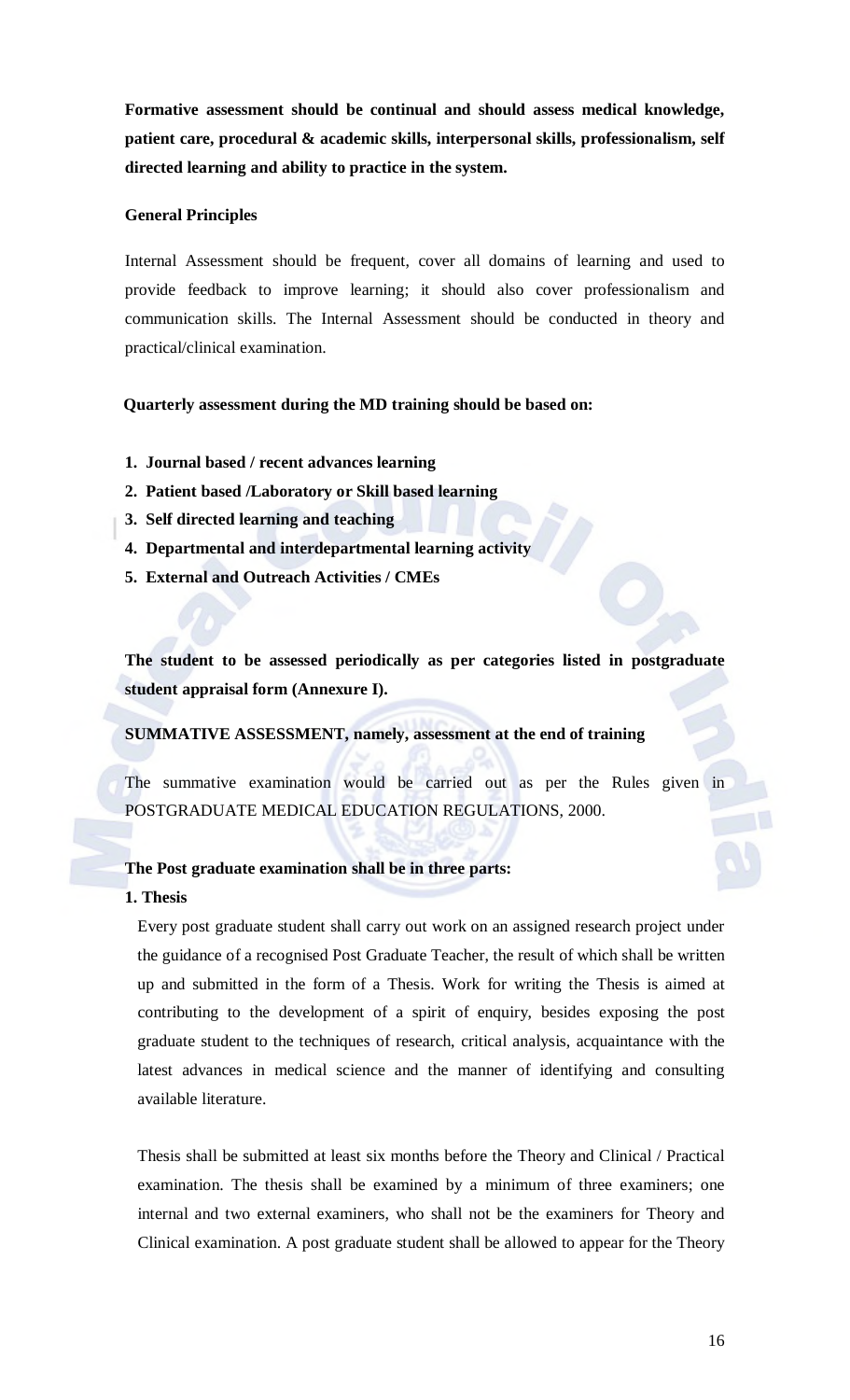and Practical/Clinical examination only after the acceptance of the Thesis by the examiners.

# **2. Theory:**

The examinations shall be organised on the basis of 'Grading'or 'Marking system' to evaluate and to certify post graduate student's level of knowledge, skill and competence at the end of the training. Obtaining a minimum of 50% marks in 'Theory' as well as 'Practical' separately shall be mandatory for passing examination as a whole. The examination for M.D./ MS shall be held at the end of  $3<sup>rd</sup>$  academic year. An academic term shall mean six month's training period.

There will be four theory papers, as below:

| Paper I:   | Basic Medical Sciences (at the end of first year of training)                        |  |  |  |  |  |  |  |  |  |
|------------|--------------------------------------------------------------------------------------|--|--|--|--|--|--|--|--|--|
| Paper II:  | Medicine and allied specialties including pediatrics, dermatology $\&$<br>psychiatry |  |  |  |  |  |  |  |  |  |
| Paper III: | <b>Tropical Medicine and Infectious Diseases</b>                                     |  |  |  |  |  |  |  |  |  |
| Paper IV:  | Recent Advances in Medicine                                                          |  |  |  |  |  |  |  |  |  |

and the first state

# **3. Clinical / Practical and Oral/viva voce Examination:**

The final clinical examination should include:

- cases pertaining to major systems
- stations for clinical, procedural and communication skills
- **Log Book Records and day-to-day observation during the training**
- Oral/viva voce examination shall be comprehensive enough to test the post graduate student's overall knowledge of the subject

# **Recommended Reading**

# **Text Books (latest edition)**

- API Text book of Medicine
- Davidson's Principles and Practice of Medicine
- Harrison's Principles & Practice of Medicine
- Oxford Text book of Medicine
- Kumar & Clark : Book of Clinical Medicine
- Cecil : Text Book of Medicine

## *Reference books*

- Hurst : The Heart
- Braunwald Heart Disease: A Textbook of Cardiovascular Medicine
- Marriot's Practical Electrocardiography
- Crofton and Douglas : Respiratory Diseases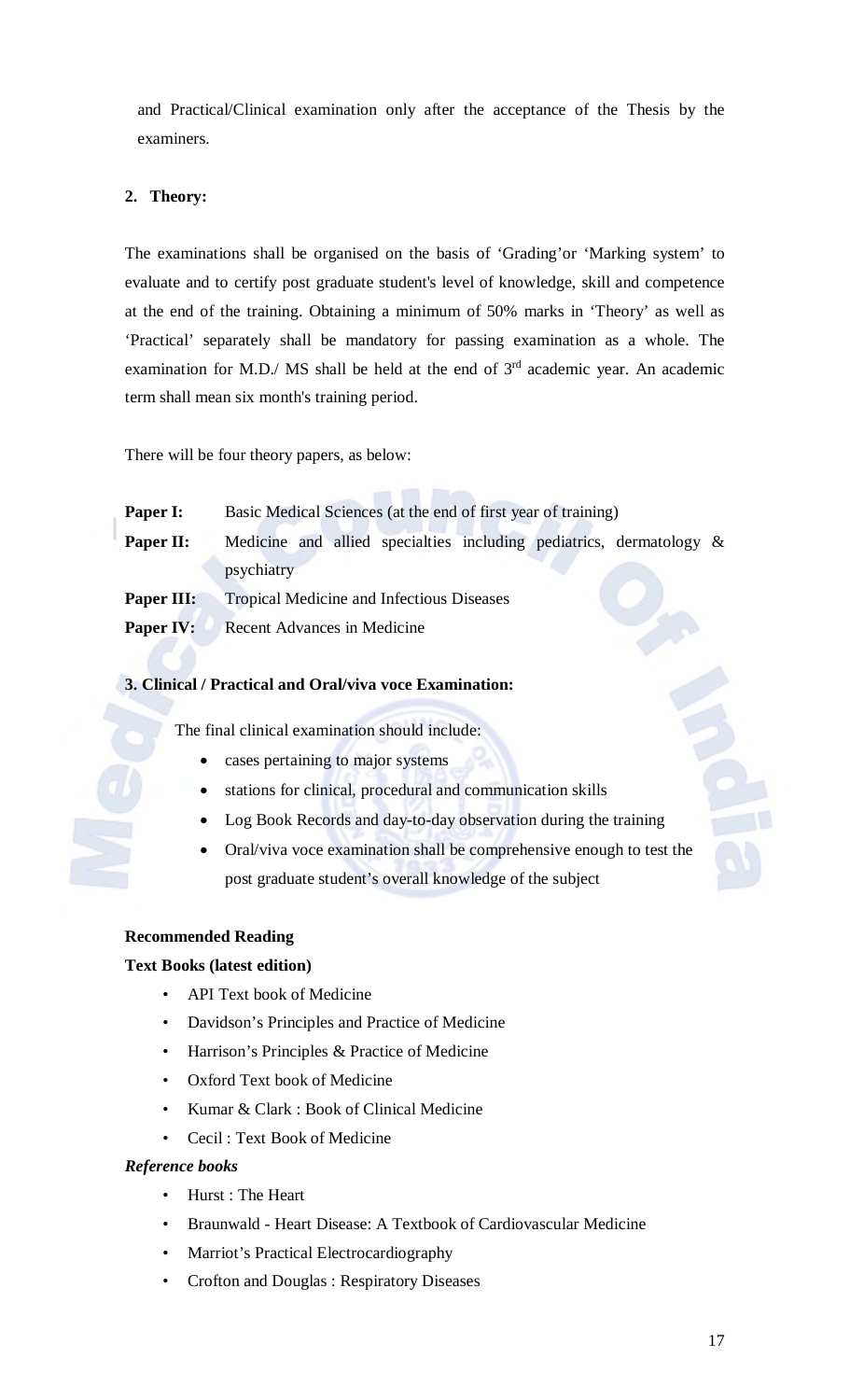- Brain's Diseases of the Nervous system
- Adam's Principles of Neurology
- William's Text Book of Endocrinology
- De Gruchi's Clinical Hematology in Medical Practice
- Kelly's Text Book of Rheumatology
- Slesenger&Fordtran : Gastrointestinal and Liver disease
- Manson's Tropical Diseases

# *Clinical Methods*

- Hutchinson's Clinical Methods
- Macleod's Clinical examination
- John Patten : Neurological Differential Diagnosis
- Neurological examination in Clinical Practice by Bickerstaff

# **Journals**

03-05 international Journals and 02 national (all indexed) journals